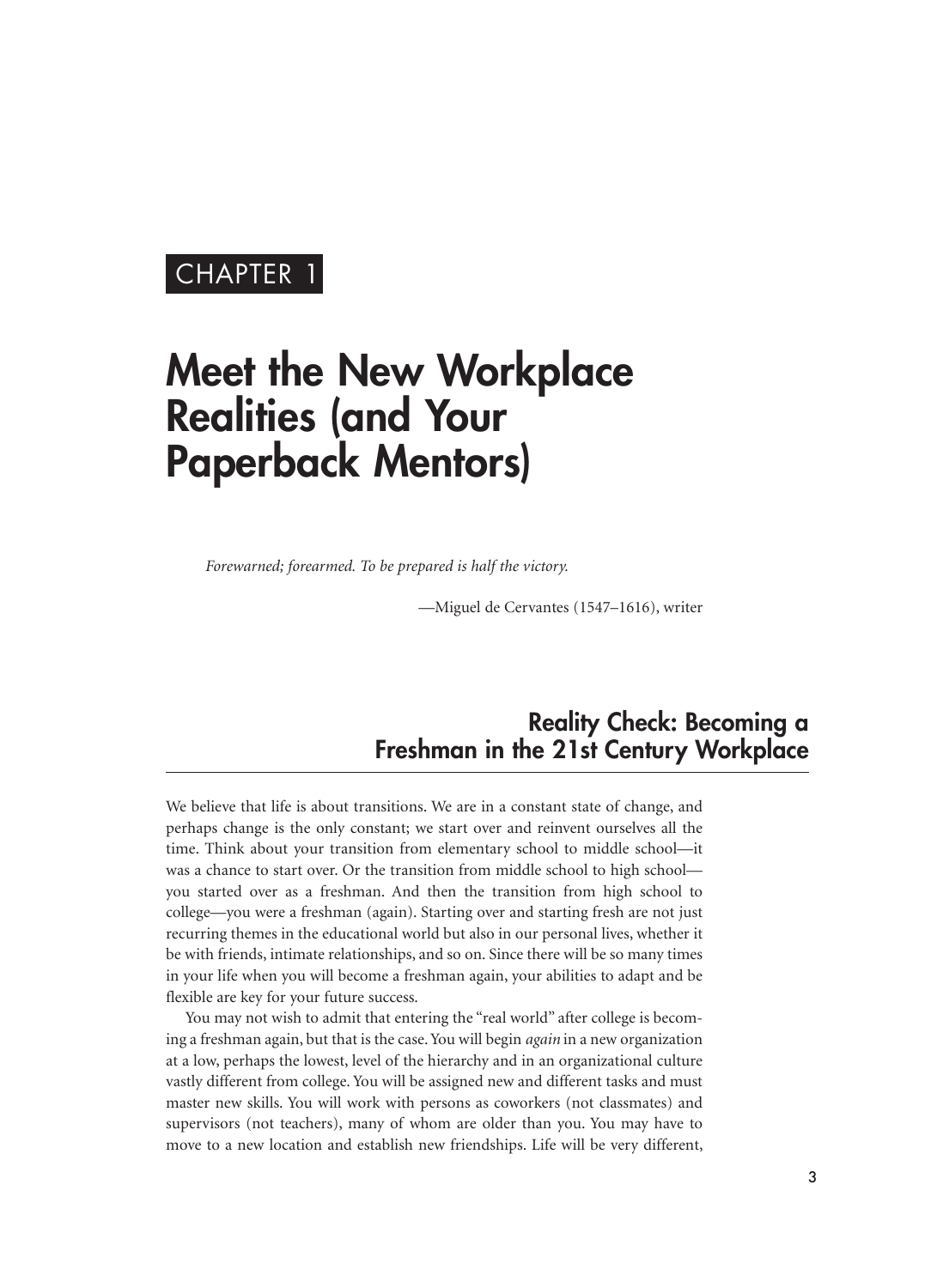because the transition from college to workplace represents a demarcation—a break—far more drastic than your transition from high school to college. If you read this book carefully and take our advice seriously, you will know what you need to do to maximize your chances for success during your freshman year in the 21st century workplace.

#### **What Does the 21st Century Workplace Look Like?**

 Your workplace in the 21st century may not resemble the typical scenario experienced in the latter half of the 20th century. Cappelli (2009) reminded us that before the 1980s, applicants were often hired based on their potential. Entry-level positions were just that—entry level—and employers expected to provide additional detailed training, sometimes following an apprenticeship model when it took years beyond the bachelor's degree to acquire the requisite skills and knowledge to be truly successful in the specialized workplace. However, there is less employer-based education and preparation today (Cappelli, 2009), and according to some employer surveys, fewer than half the employers surveyed provide any training at all.

 So your future workplace may not even resemble the workplaces of your parents and grandparents, which is just another reason why students need mentoring to transition successfully from college to career. For some, that transition may include a stop-off in graduate school, but the master's or doctoral student in psychology typically also wants a career. Let this book serve as one of your mentors specifically, your "paperback mentor" (more on this concept later).

 So what does the future hold? Well, change is inevitable. According to a U.S. Bureau of Labor Statistics (BLS) longitudinal study currently underway (as cited in Bialik, 2010), workers from ages 18 to 42 in this particular study have averaged 10.8 different jobs. In the BLS study, changing jobs was defined as a change in job title, either within the same company or to a different company. If you think about how you might advance in your profession or career, changing jobs would be a good indicator because promotions ideally mean more responsibilities and benefits, and perhaps a new job title. What about changing careers? In the same article, Bialik also reported that no good data support the typical adage that you will have seven different careers in your lifetime.

 The fact of the matter is that you probably will have a number of different jobs over the course of your work life, and your college degree is an essential ingredient for a successful future (of course, you'll need to define "successful" for yourself more on this at the end of Chapter 2). The series of jobs you hold should build your skills, abilities, and credentials, or as Carnevale (2011) put it:

 People rarely leave jobs that require a college education because they have the best earnings, benefits and working conditions. There are many more brain surgeons who used to be cashiers than there are cashiers who used to be brain surgeons. A brain surgeon never starts as a brain surgeon, but would have likely had all types of jobs before entering college and medical school. Most jobs people hold in high school are in retail, food services, and other low-skill, low-wage jobs, and future brain surgeons are no exception. (para. 21)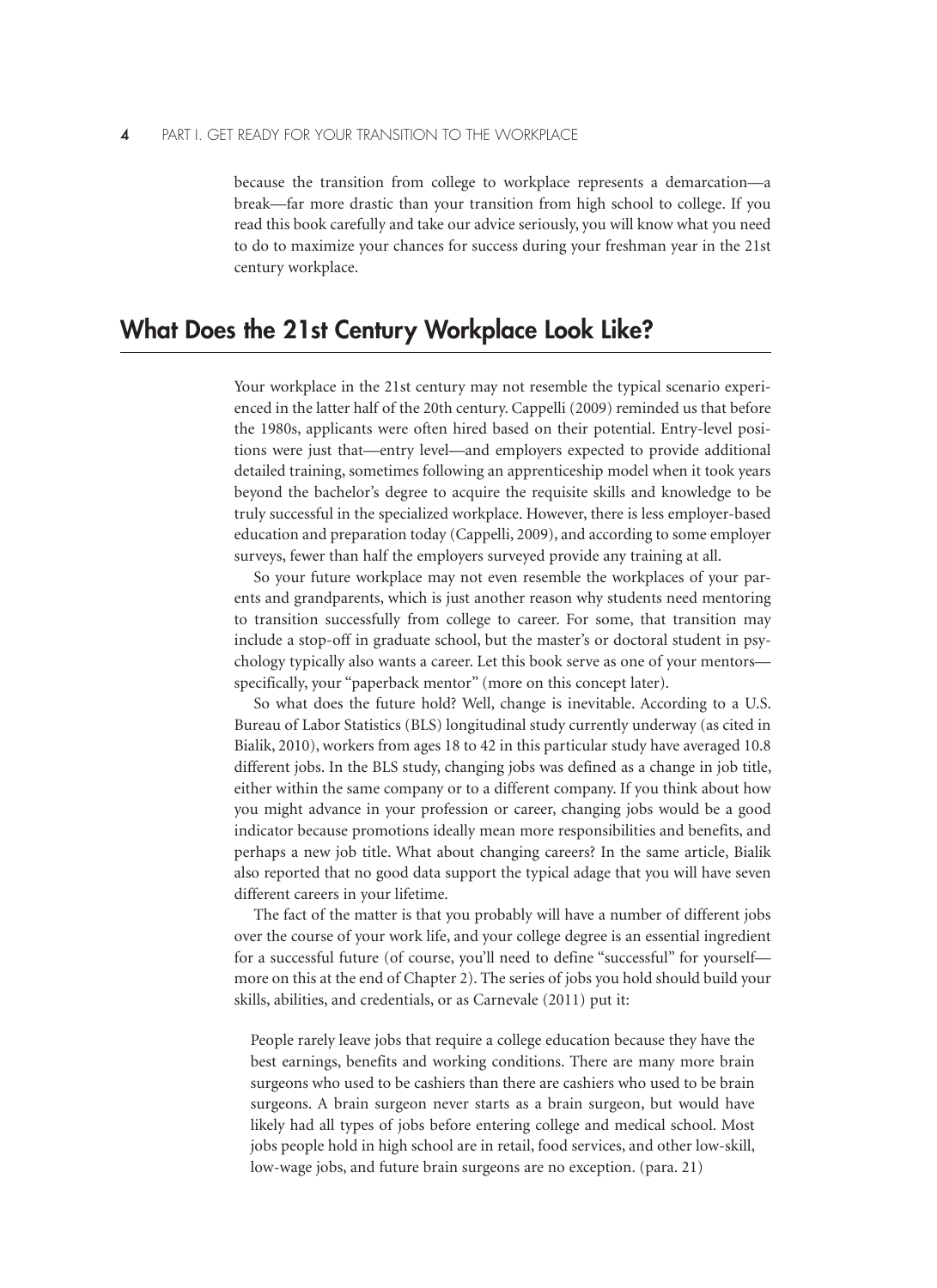Of course, you will occasionally hear the success story of someone who made it big without a college education. A few outliers will always pop up, but what do the general trends indicate? Carnevale (2011) reported that at the end of 2010, the unemployment rate for new college graduates (all majors, not just psychology majors) was 9.2%, while the unemployment rate for all U.S. workers was 9.8%. Looking at those two numbers together, it might appear that having a college degree is not much of an advantage compared with the general population, until you consider this—the unemployment rate for new high school graduates was 35%.

 Unemployment rates are a function of the economy, and during the second decade of the 21st century the economy has been tough on job seekers. According to Newman (2010), our traditional assumptions about the relationship between education and work have been challenged not only by the American economic climate but also by our global economy. First, you cannot assume that a good education automatically leads to a good job and a satisfying lifestyle. College degrees are "a dime a dozen" in the workplace, given that America graduated 1.65 million baccalaureates during 2009–2010 (National Center for Education Statistics, 2011); an increasing number of desirable positions now require a graduate degree. Second, you cannot assume that working hard means your income will continue to increase. In some fields, average salaries have remained stagnant and even decline during a recession. Third, you cannot assume that devotion to your career will produce a comfortable retirement. Many jobs, including some that once required a baccalaureate, are being replaced by outsourcing to foreign countries or technology, or are simply eliminated and forced on other employees. Fourth, you cannot assume that each generation will be better off than its predecessor. View the news media and you will learn about our crushing national debt, burgeoning costs of Medicare, and the costly Social Security legacy later generations will inherit. In addition, student loan debt combined with a poor job market causes many graduates to move back home and to postpone marriage, children, and homeownership—traditional benchmarks of success and independence.

#### **The Importance of Finishing What You Start: Do Become That Freshman Again**

 It seems the phrase "finishing what you start" has become a bit of a cliché in our culture, but it is nonetheless important that we encourage this goal. We believe there are direct and indirect benefits for you if you are able to complete your undergraduate training and earn your bachelor's degree (even if it turns out that psychology was not for you and you complete a different major). Even though each college student is different, many do share similarities—and we want you to think about how your accomplishment of degree completion could positively affect others in your life. For example, think about the message your earning a bachelor's degree would send if you are a first-generation college student in your family. Or think about how you might be an inspiration and role model to those in your life who might aspire to achieve what they saw you achieve, such as nieces and nephews, sons and daughters, your "significant other," and others close to you. When you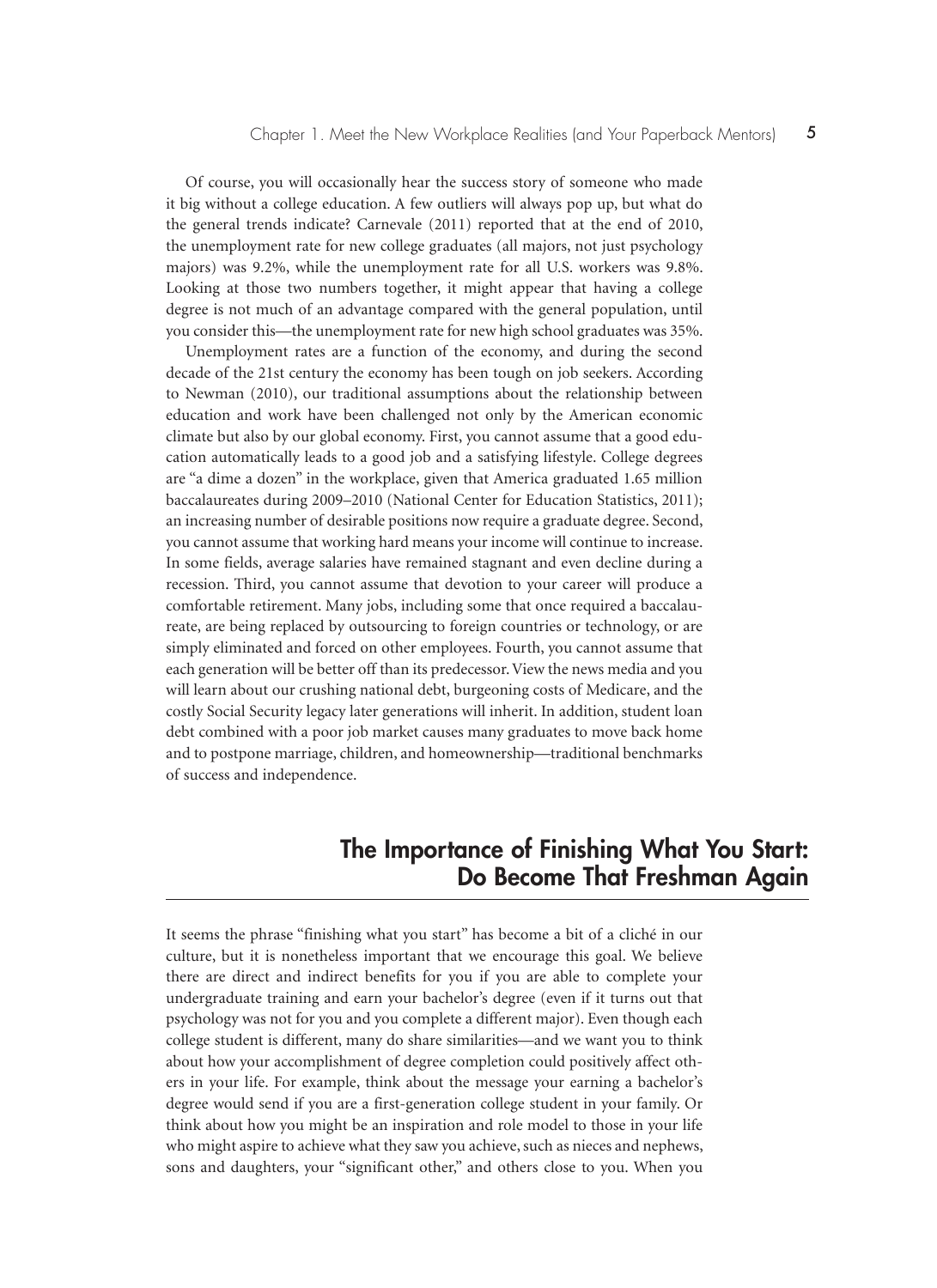struggle, learn, work hard, and persevere, you provide a route that people watching may choose to follow. Of course, there are situations where college students need to drop out or stop out for any number of reasons, but if the capability to finish is within your grasp, we encourage you with our strongest voice to finish what you start.

 It's only fair to also let you know about the financial advantages you can experience by finishing college. The overall results, presented in Table 1.1, are fascinating.

 So what is the value of finishing what you start? Well, over the course of a typical work life of 40 years, a high school degree recipient would net about \$1.5 million, an associate's degree recipient would net \$1.7 million, and a bachelor's degree (all degrees considered, not just psychology) recipient would net about \$2.2 million. Thus, the value of finishing what you start would be between \$500,000 and \$600,000. If all the intrinsic reasons to finish your undergraduate degree presented previously were not persuasive enough, perhaps this new information might sweeten the deal and add another positive layer of encouragement.

 We opened with the theme of transitions and starting over—that is, becoming a freshman again at many points in our personal and professional lives. The importance of successfully navigating transitions from one life stage to another (in this case, from college to career) is the overarching goal of this book, and we want to give you an advantage in entering into and succeeding within the world of work. To be fair (and as you already know), you have competition. For instance, looking at the most recent data, National Center for Education Statistics (2011) reported that there were 97,216 psychology bachelor's degree recipients in the United States. Although precise estimates are difficult to acquire, about 20% to 25% of those graduates will continue their education in a psychology graduate program or enter

| Educational<br><b>Attainment</b> | <b>Average Annual</b><br>Earnings <sup>1</sup> | <b>Work-Life Earnings</b><br>Estimates <sup>2</sup> |
|----------------------------------|------------------------------------------------|-----------------------------------------------------|
| Doctoral degree                  | \$99,697                                       | \$3,252,000                                         |
| Professional degree              | \$125,019                                      | \$3,648,000                                         |
| Master's degree                  | \$70,856                                       | \$3,252,000                                         |
| Bachelor's degree                | \$58,613                                       | \$2,268,000                                         |
| Associate's degree               | \$39,506                                       | \$1,727,000                                         |
| Some college                     | \$32,555                                       | Not available                                       |
| High school graduate             | \$31,283                                       | \$1,547,000                                         |
| Not high school<br>graduate      | \$21,007                                       | \$1,304,000                                         |

| <b>Table 1.1</b> Estimates of Average Annual Earnings and Work-Life Earnings |
|------------------------------------------------------------------------------|
| in 2009 for Full-Time, Year-Round Workers by Educational<br>Attainment       |
|                                                                              |

**Note:** that professional degrees include MD (physician), JD (lawyer), DDS (dentist), and DVM (veterinarian).

1. U.S. Census Bureau (2009), *Current Population Survey.*

2. Carnevale, Rose, and Cheah (2011).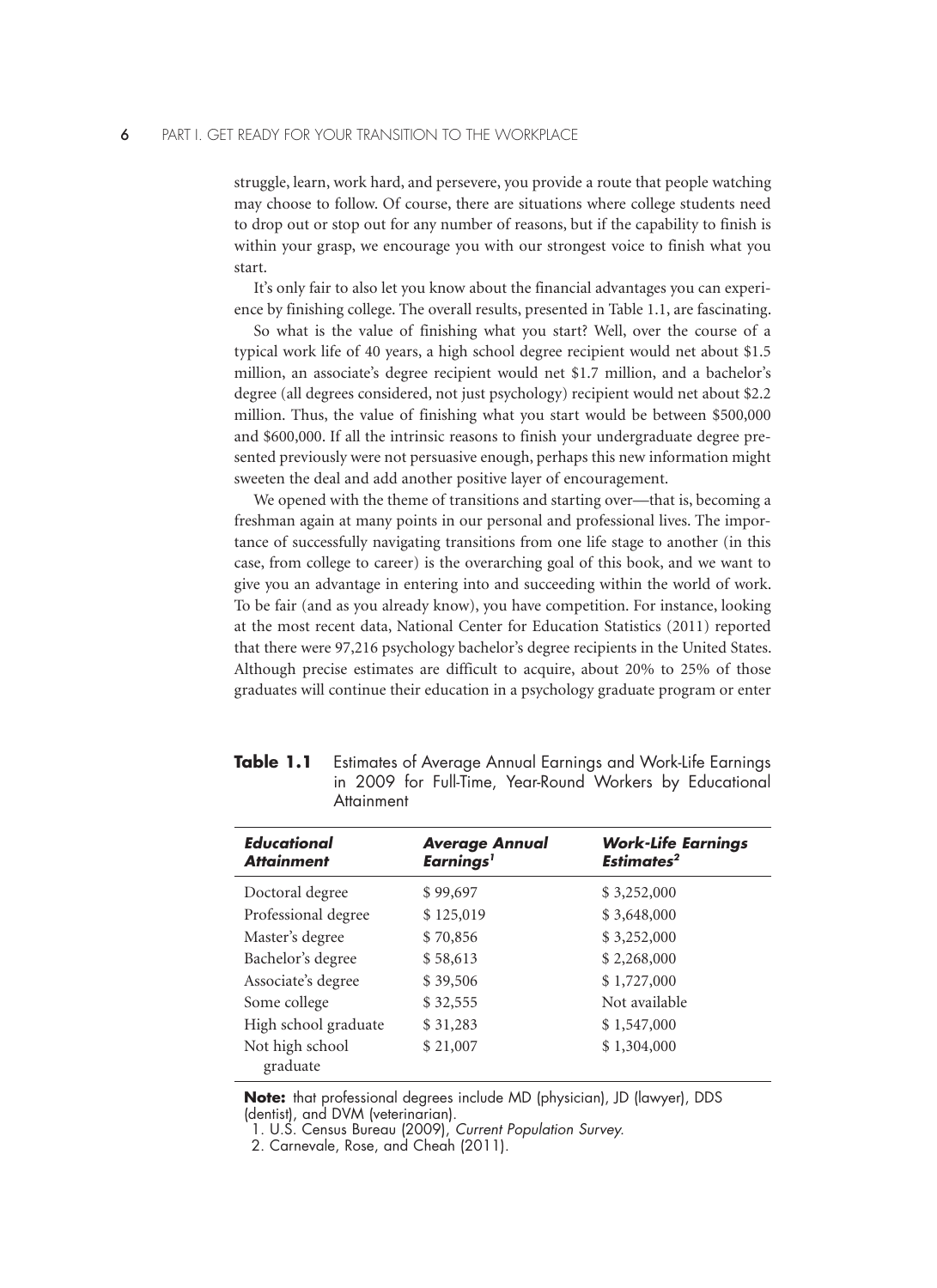some postgraduate education program (e.g., medical school, law school). So that gives you some idea of the annual volume of students you will be competing with for the best jobs. Employers will be able to "cherry-pick" the best and brightest students from this large field of possible employees. We want to help you be the cream that rises to the top—we want to be your "paperback mentors."

#### **Time Out: Exercise—The Importance of College**

 As you will see throughout each chapter of this book, we'll urge you to stop, think, and reflect on big ideas from time to time. You've read about what employers want from college graduates and what psychology wants its graduates to achieve, but what about your own goals? Using this list of items from Malin and Timmreck (1979), take a moment to think about each item and then rate each on a scale of 0 ( *not at all important to me* ) to 100 ( *extremely important to me* ) *.* As you are thinking about your ratings, think about why you selected the value you did. When complete, compare the scores on the ideas with one another. Do these scores actually reflect the relative value you place on each of the concepts listed?

| <i><u><b>Items</b></u></i>                                                                                   | <i><b>Importance</b></i><br><b>Rating (0-100)</b> |
|--------------------------------------------------------------------------------------------------------------|---------------------------------------------------|
| 1. Preparation for a career, occupation, or profession<br>2. Preparation to be a good citizen; knowledgeable |                                                   |
| about community and world affairs                                                                            |                                                   |
| 3. Preparation to get along in society today<br>4. Increased understanding of myself and the world           |                                                   |
| and increased ability to make good judgments                                                                 |                                                   |
| 5. Grasp of the subject matter, ideas, and method in<br>my major field                                       |                                                   |
| 6. Increased ability to enjoy and care about myself<br>and others                                            |                                                   |

## **Meet Your "Paperback Mentors": Our Blueprint for Workplace Preparedness**

 A mentor is a type of advisor, teacher, or coach; we will talk about workplace mentors in a later chapter. The purposes of our "mentorship," however, are to advise you about the activities we created to involve you with the material, to summarize the organization and content of this book *,* and to preview the chapters ahead—we want you to get the most from your efforts (and ours). You may study this book as part of a course or on your own. Feel free to read chapters out of sequence. We addressed a variety of topics, including some not usually found in career guides or "what-to-do-with-your-psychology-major" books.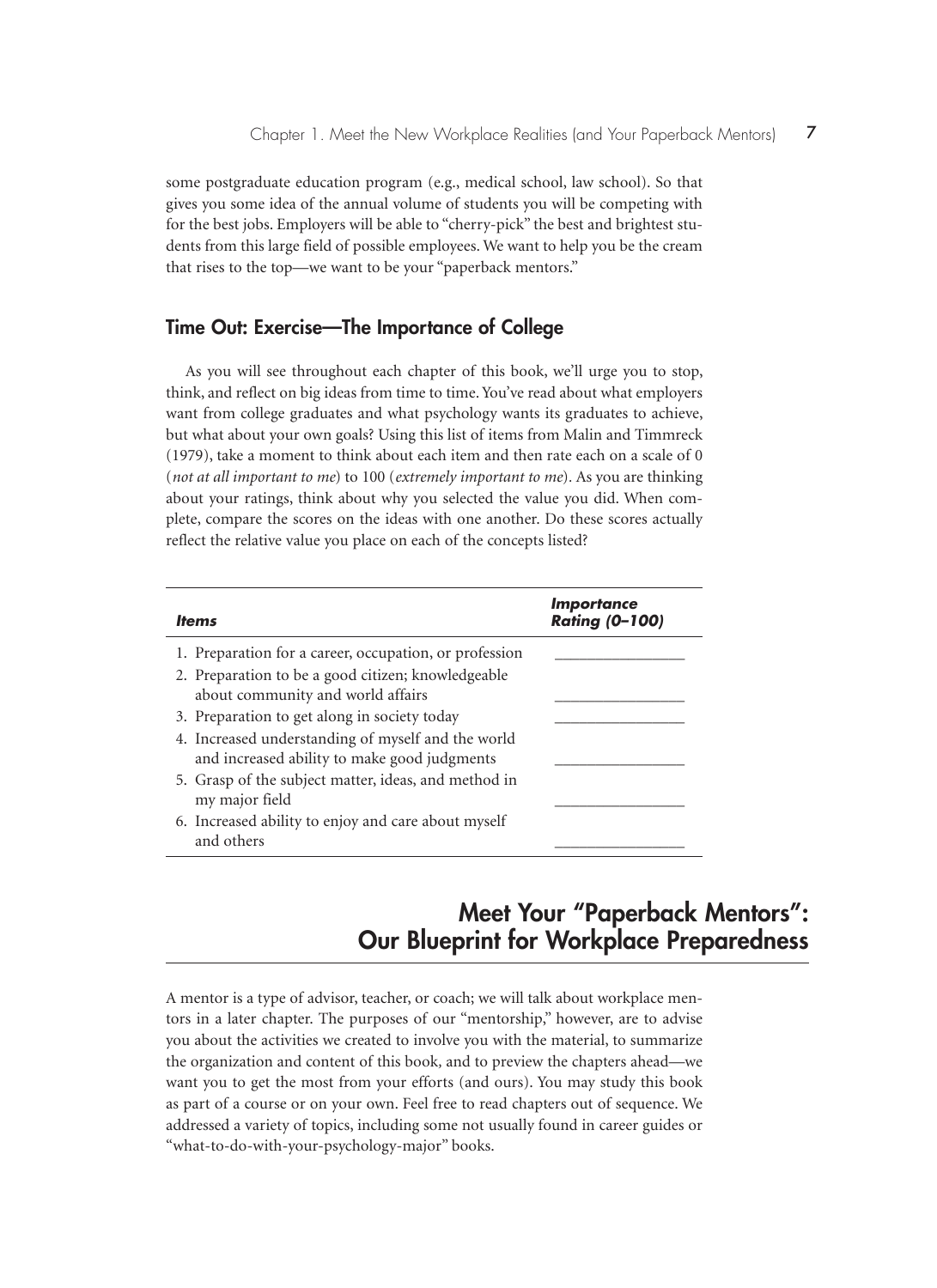This text is not a cookbook listing of simple, silver-bullet solutions to complex issues about college-to-workplace preparedness and transition. We do, however, offer a great deal of practical advice in the form of clearly stated recommendations or suggestions that are often woven into the fabric of our narrative. Sometimes you encounter topics rich in concepts and important to know even though they do not yield much immediate practical advice; that's the nature of theory and research. But we will not bury you in abstract ideas or overwhelm you with endless research studies. Because you are college students and in the social sciences, we assume you respect the value of empirical studies, theoretical concepts, analytical thinking, and experience. The chapters are anchored to a combination of data, concepts, and personal experiences, a great deal of which can be applied to your college setting. Topics such as "Avoid False Expectations: Onboarding and Your First 90 Days" (Chapter 10) and "Your Personal Life Changes After College" (Chapter 11) provide a preview of experiences to come but are also issues you should contemplate as you approach graduation and in your current jobs.

 As psychology students, you also understand the importance of becoming actively involved with the material to enhance your learning, so here are the techniques we employ to facilitate your efforts. First, within each chapter you will periodically encounter sections labeled "Time Out: Exercise" or "Time Out: Reflective Questions," where we interrupt the narrative by asking you to apply the material to your situation. When the exercise requires considerable time to complete, we place it at the end of the chapter so it doesn't distract you from the material. Second, we close each chapter with a section we call "Getting Involved," which consists of three types of activities: journal starters, projects, and additional resources.

- For the **journal starters**, create a file on your computer or locate a lined notebook. The purpose of keeping a journal is to encourage you (a) to connect and *apply* the specific concepts and recommendations to your activities and, for many of you, to your job; (b) to *reflect* thoughtfully on how ideas we introduce have a bearing on your present activities and future plans; and (c) to *critically evaluate* the material we address. View the journal starters as an ongoing conversation with yourself. As you progress through chapters, periodically review your journal entries to gain insights and to note actions you have taken that promote your workplace readiness and actions you should take.
- The **projects** are specific opportunities for you to survey the literature, test hypotheses, and/or collect data regarding particular topics as part of an individual or group project. Perhaps you want to know more about the topic, question our conclusions, or investigate a related issue.
- The **additional resources** consist of selected websites or print documents meant to pique your curiosity for additional information. We include websites sparingly, because many have a tendency to change; besides, we know you are experts at seeking information from Internet resources.

 We hope the in-chapter ("Time Out: Exercise" and "Time Out: Reflective Questions") and end-of-chapter ("Getting Involved") activities increase your desire to interact with the material; nothing, of course, substitutes for your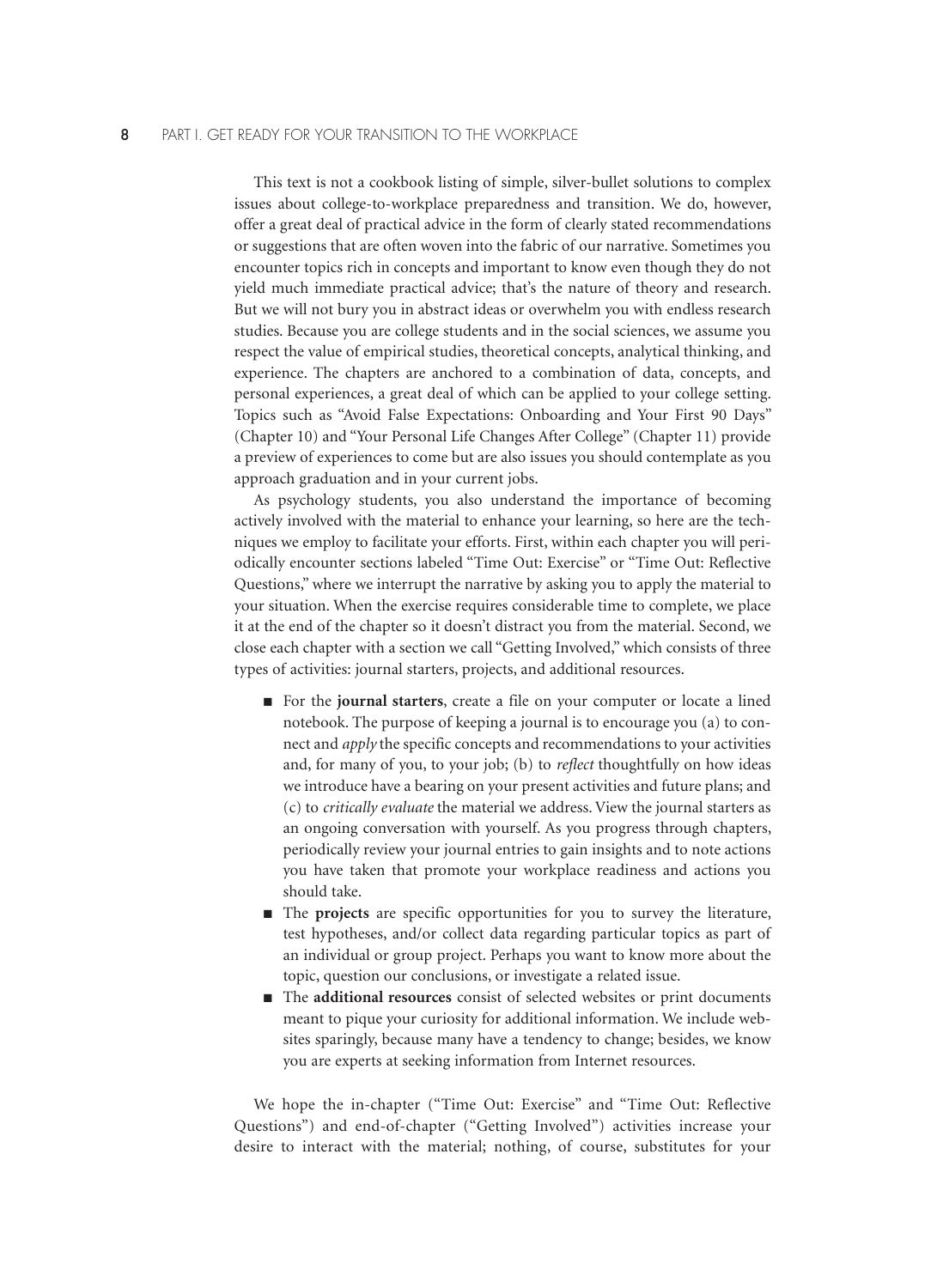intrinsic motivation to master and apply the material as you contemplate your transition to the workplace and other life transitions. Finally, we list the references cited in each chapter; we hope you find time to read one or two of those that spark an interest.

 You should understand our rationale for presenting the material in this book, so here is our plan. We divide the book into four parts: "Get Ready for Your Transition to the Workplace," "Know Thyself—Better!," "Onboarding to Work," and "I Graduated and Got a Job: What's Next?"

#### **Part I: Get Ready for Your Transition to the Workplace**

 The chapters in Part I promote workplace preparation by informing you of current occupational and economic situations, your career options with a baccalaureate degree, and opportunities you should pursue during college. In Chapter 1 (what you are reading now), we have painted with broad strokes a portrait of issues you will encounter in the changing landscape of the labor market where you will begin, once again, as a freshman. In our role as "paperback mentors" throughout this book, we describe the types of activities we embed in each chapter to encourage your active involvement with the material, and we conclude with a summary below of topics we believe can facilitate your transition.

 Chapter 2 answers the critical question you hoped we would address when you opened this book: Yes! You can succeed in life with a bachelor's degree. You are introduced to career-exploration instruments, diverse career resources, and a long list of specific careers that use your psychology baccalaureate. We present studies that address career satisfaction with a bachelor's in psychology, cover basic concerns regarding graduate school, and conclude by exploring the meaning of success.

 College offers numerous opportunities for promoting workplace readiness that augment your coursework, and employers will seek evidence that you actively pursued them. Chapter 3, "Make the Most of Your Opportunities—Now!," describes several major options. Because most employers seek applicants with work experience, your part-time jobs, internships, and departmental teaching and research assistant positions are essential opportunities to pursue. Your volunteer and extracurricular activities that help develop interpersonal and leadership skills are also valued. We strongly encourage coursework beyond the psychology major that develops work-related knowledge and skills.

### **Part II: Know Thyself—Better!**

 The four chapters that make up Part II exhort you to do just that—know who you are and who you are becoming even better than you do now. In Chapter 4, "What Is the Secret of Excellent Career Planning?," career and personal counselor Camille Helkowski encourages you to become aware of the people and events that have influenced your career beliefs. She stresses the importance of learning more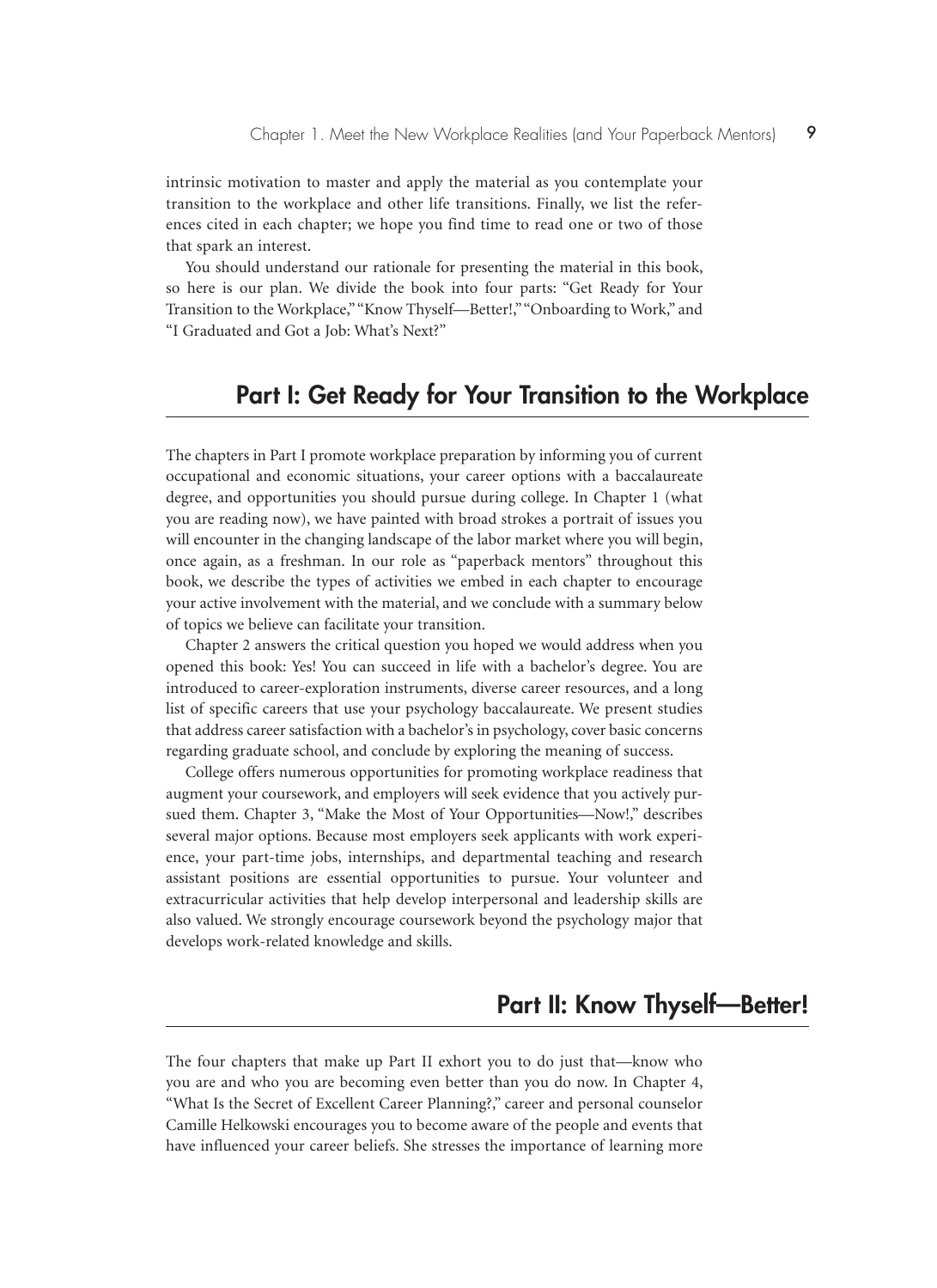about yourself and the world around you and the capacity each has for influencing your beliefs and choices. Finding a guide is an important source of support for this journey.

 We continue the theme of knowing yourself in Chapter 5, "Your Journey Through Psychosocial Development Continues Long After Graduation." We introduce elements of different developmental theories and the insights you can gain from thinking about your own development in the context of these theories. We conclude by reviewing the results of a survey that asks young people what they seek in a job.

 In Chapter 6, "Know the *Skills* You Need to Succeed (Course Content is No Longer the Focus)," we revisit a central theme in this book: the acquisition and transfer of skills. We discuss several surveys of skills graduates should possess in the contemporary workplace and how they connect to college. We review studies of specific psychology-related skills and their connection to work, as well as studies of broad skill sets such as communications and statistics/numerical skills. Finally, you will learn about colleges' covert curriculum of those skills and behaviors performed daily and how they apply to class and work.

 You are now poised to learn the tools that will help you get a job. Chapter 7, "Jump-Start Your Job Search," was written by John Jameson, a former psychology major with several years of experience in corporate recruiting and career counseling. In this highly practical, hands-on chapter, you are introduced to essential tools and procedures for preparing a résumé, searching for a job, networking, and interviewing.

## **Part III: Onboarding to Work**

 Because "attitude is everything," we begin Chapter 8 ("Why Are Attitudes, Motivation, and Work Centrality Important?") by considering job satisfaction and negative attitudes. Next, we summarize and apply two theories of work motivation and subsequently examine results of a survey of young adults' attitudes toward the centrality of work in their lives.

 In Chapter 9 ("Your First Real Job? It's Primarily about Communicating"), we speak to several basic concepts of communications and group work that you can readily apply to college and jobs. We conclude by summarizing an emotional intelligence model and explaining how it applies to your workplace success.

 For recent graduates with little or no work experience, their first encounter in the workplace often produces culture shock because of a mismatch between their expectations and reality. In Chapter 10, "Avoid False Expectations: Onboarding and Your First 90 Days," we discuss the disparate differences in organizational culture between college and the general workplace, onboarding procedures used by several organizations, first-day strategies, performance feedback, office politics, and mentoring.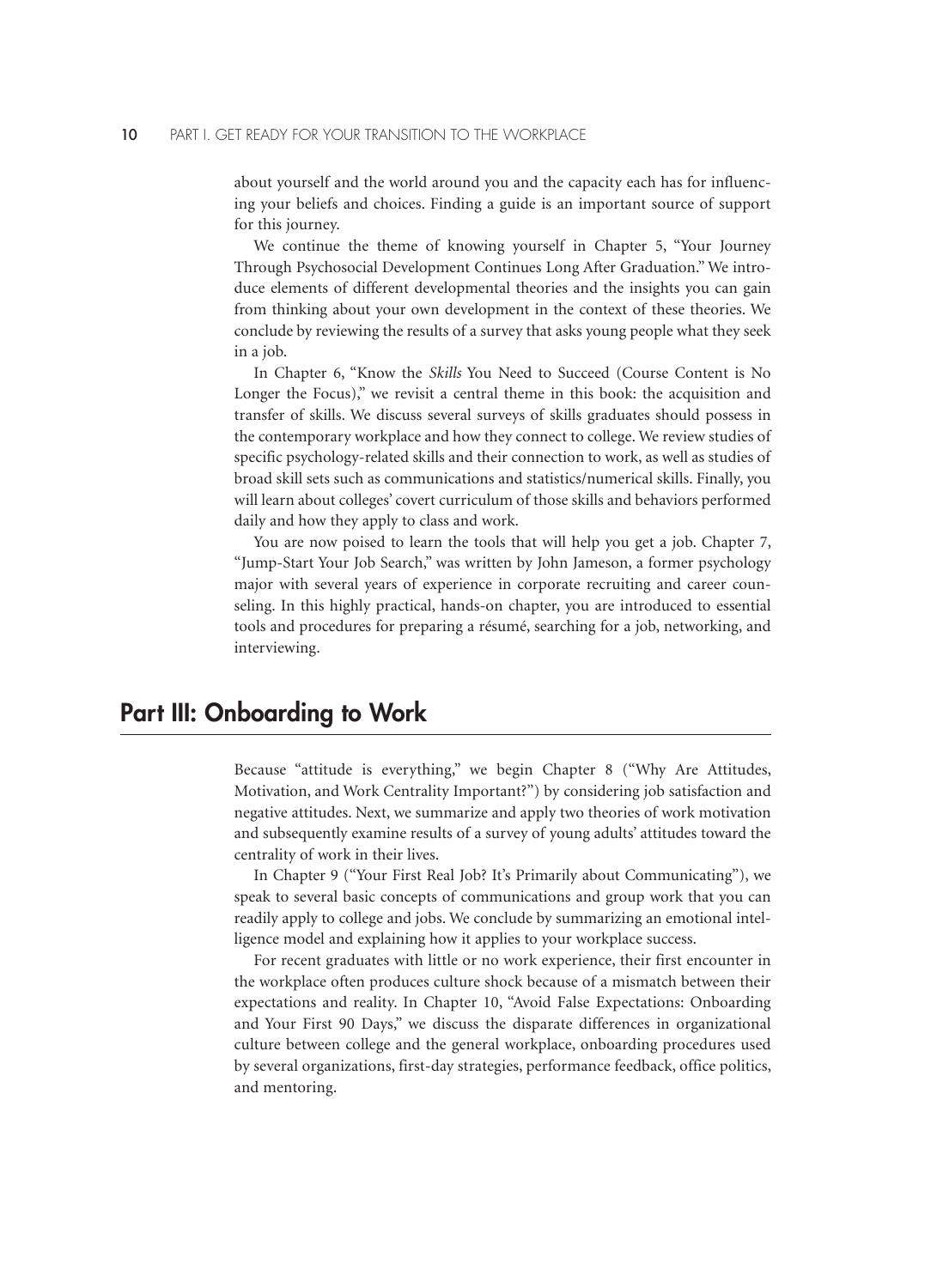#### **Part IV: I Graduated and Got a Job: What's Next?**

 Relationships change after college. Former psychology major, author, and educational researcher Abby (Wilner) Miller discusses the changing landscape in relationships with family and friends after graduation in Chapter 11, "Your Personal Life Changes After College." She also provides pointers for relationships with coworkers, time management, and dealing with feelings such as loneliness, anxiety, and depression.

 In Chapter 12, "From Know Thyself to Manage Thyself," we review the common stressors that current college students may face and strategies to cope with stress in college and in the workplace. Practical advice and tips are offered about time management, finances, and finding a balance between your personal life and your professional life.

 In Chapter 13, "Prime Yourself for More Transitions," we acknowledge that your transition from college to workplace is one of many major journeys of change you will likely pursue in life. We present multiple perspectives on transitioning, and these perspectives include models used in business consulting, another used in counseling settings, a phenomenological view, and a fourth perspective that addresses workplace entry issues.

 Finally, we close with Chapter 14 ("What Lies Ahead?"), addressing a variety of issues, including straight talk about the psychology major (and why you should carefully consider that choice), preparing for a workplace where you may not be "doing" psychology directly, Millennials in the workplace, becoming a valued employee, and job-search strategies if you lose your job.

 We return to the quotation that opened this chapter: "Forewarned; forearmed. To be prepared is half the victory." This book intends to strengthen your transition to the workplace by forewarning you of the knowledge, skills, experiences, and attitudes you should acquire in order to succeed during those critical years.

#### **Closing Comments**

 As we indicated, the 21st century workplace is different from what your parents experienced and, perhaps, different even from what older brothers and sisters encountered. Because change is inevitable and may be the only constant, we firmly support Cervantes' sentiment about being forewarned and prepared. That preparation is aided when you know what employers want and what undergraduate programs deliver to psychology majors.

 One of our major themes is to place greater emphasis on *skills* and less on the *content* of your psychology coursework. In fact, unless you are applying for a specific job for which only a psychology or social science major is qualified, a recruiter is unlikely to ask about particular psychology courses you completed (statistics and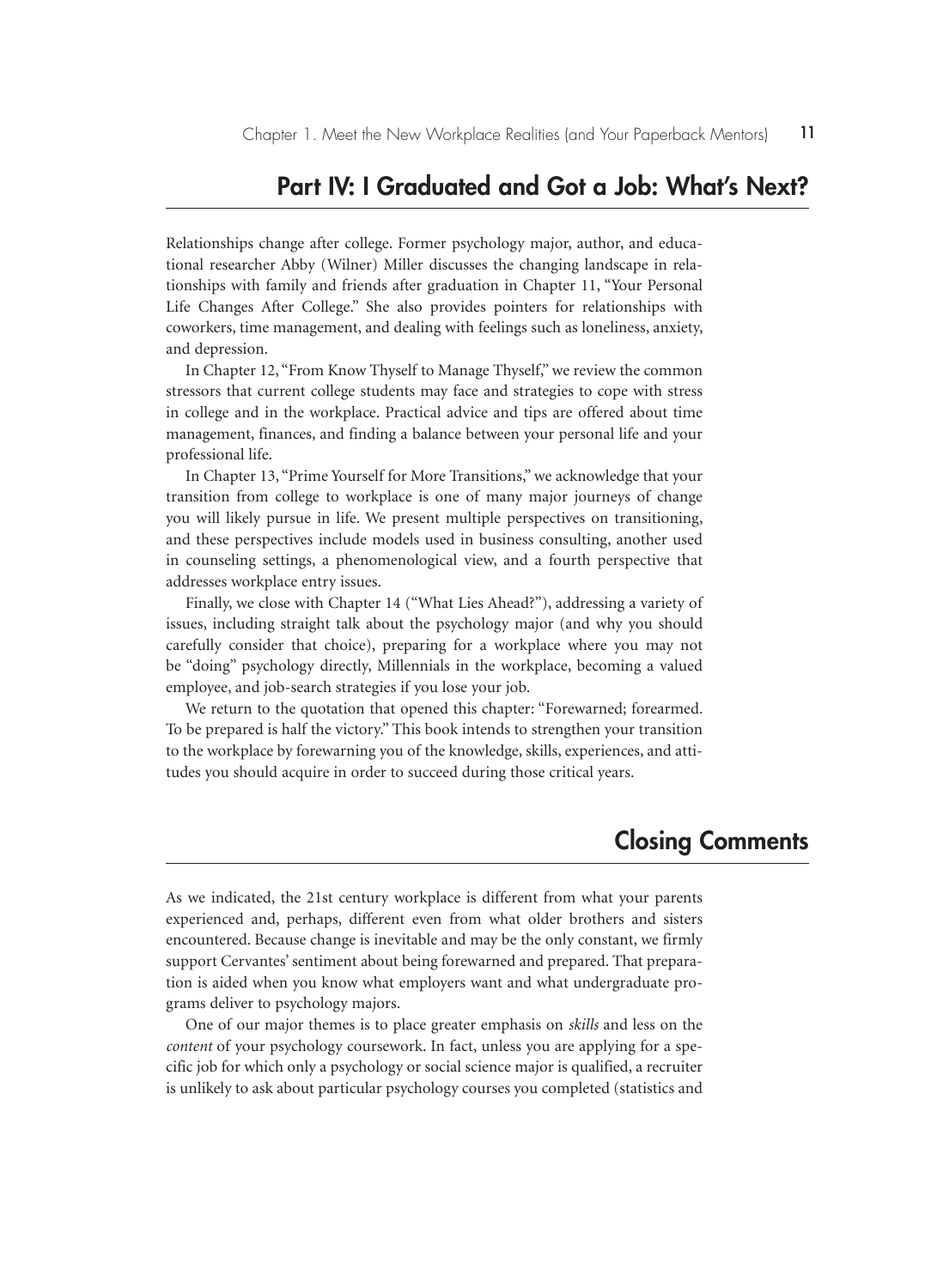research methodology may be the exception). Recruiters know what a psychology major entails—that it provides a particular *perspective* on life different from that of biology and sociology. Most recruiters are not going to ask about the textbooks you used or your term paper topics; some may inquire about your GPA. Most likely, they will ask about specific skills you acquired and how you can apply them to the job for which you are interviewing.

 Will you be able to translate coursework into transferable skills? This transition will become a challenge for you because traditional liberal arts disciplines focus explicitly on teaching content and only implicitly on articulating the skills you learn. Ultimately, you must assume ownership for your education and future, but this book will help you make informed decisions to pursue your goals. Finally, you must become *passionately* involved with your own transition to work, because, for most of you, it is a highly critical transition. Passiveness is not a marketable behavior, but passion is.

#### **Getting Involved**

#### **Journal Starters**

*Try to respond to at least two journal starters for each chapter.*

- 1. What are the most significant insights you gained from reading this chapter?
- 2. How well did you manage the transitions to the other levels of your education? Can you identify those behaviors or attitudes that helped you adjust to the next level of educational challenge?
- 3. Comment on the other transitions in your life, such as the death of a close relative, and how you handled the stresses associated with the events.
- 4. To what extent do you seek new situations that force you from your comfort zone?
- 5. What steps can you take to help make your next transition a positive event for you?

#### **Projects**

 1. Create a "skills diary." Think about your in-class and out-of-class experiences in college to date. What skills do you think you are good at now? What leads you to this conclusion—that is, what experiences lead you to believe you are good at the skills you identified? What plan will you establish to remain good at what you are already good at and to improve in the areas you identified as needing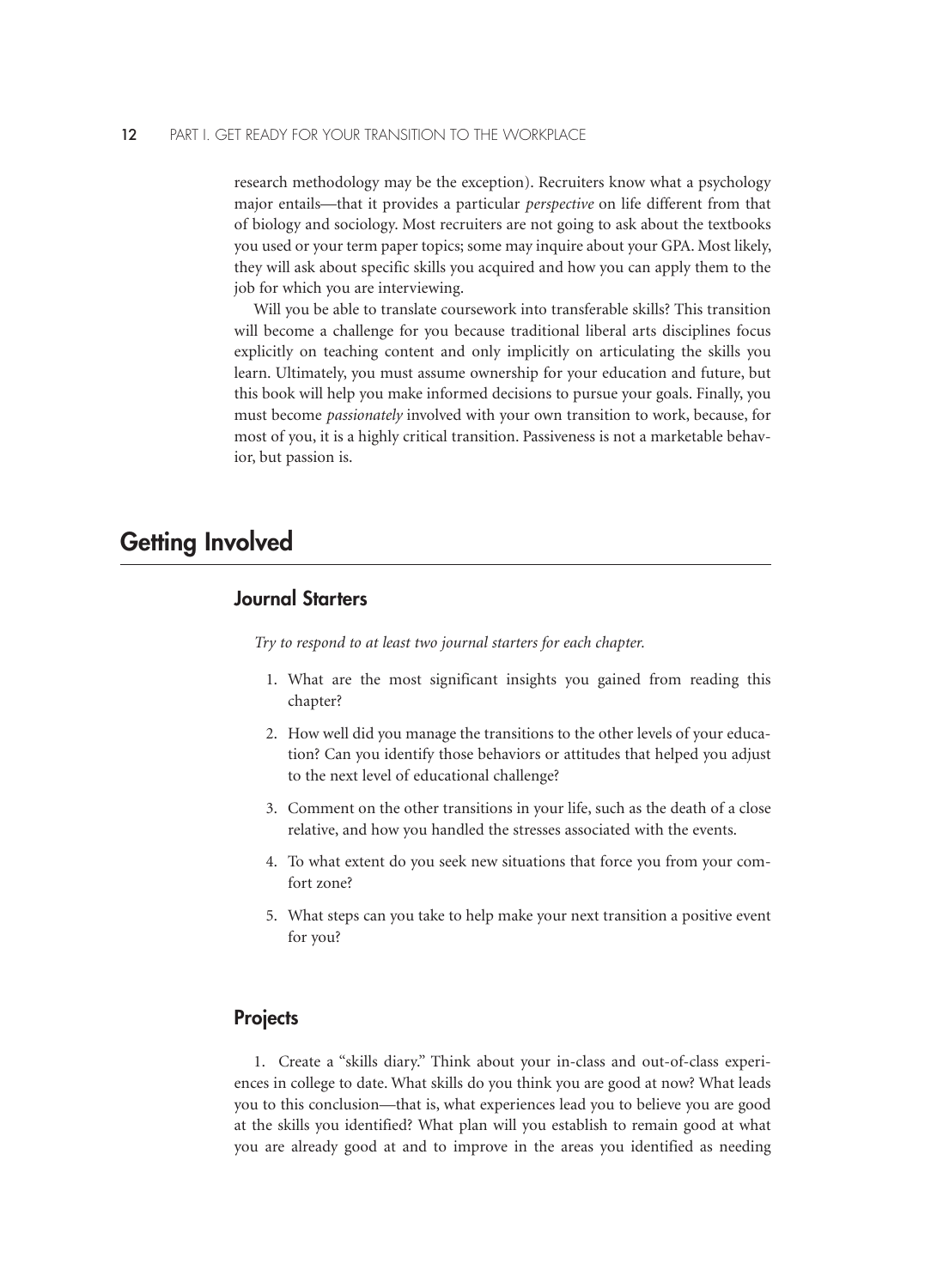improvement? Don't forget to factor in outside-of-class activities—such as research assistantship, teaching assistantship, internship, service learning, study abroad, etc.—as methods of gaining skills. Since you won't have much control over how your remaining courses are structured, being planful with skills improvement may be more fruitful if you concentrate on outside-of-class opportunities rather than remaining coursework.

 2. We maintain that most job recruiters will not ask you about specific courses, term paper topics, or grades. Survey the literature regarding questions interviewers ask and consult a career counselor for his or her opinion. What do you conclude? Can you transform this project into a report in one of your classes?

| URL                                                                                                                                                          | <b>Brief Website Description</b>                                 |
|--------------------------------------------------------------------------------------------------------------------------------------------------------------|------------------------------------------------------------------|
| www.apa.org                                                                                                                                                  | Official website of the American<br>Psychological Association    |
| www.psychologicalscience.org                                                                                                                                 | Official website of the Association for<br>Psychological Science |
| http://www.quintcareers.com/college-<br>to-career.html http://www.college<br>aftermath.com/life-adventures-after-<br>college/                                | Making the transition from college to<br>career                  |
| http://www.p21.org/ http://www<br>.careeronestop.org/ http://www<br>.centerforpubliceducation.org/<br>Learn-About/21st-Century/<br>The-21st-century-job.html | Skills college graduates need for<br>success                     |

#### **Additional Resources**

- American Psychological Association. (2007). *Getting in: A step-by-step plan for gaining admission to graduate school in psychology* (2nd ed.). Washington, DC: Author.
- Appleby, D. (2007). *The savvy psychology major*. Dubuque, IA: Kendall-Hunt.
- Kuther, T. L., & Morgan, R. D. (2007). *Careers in psychology: Opportunities in a changing world* (2nd ed.). Belmont, CA: Thomson Higher Education.
- Morgan, B. L., & Korschgen, A. J. (2009). *Majoring in psych? Career options for psychology undergraduates* (4th ed.). Needham Heights, MA: Allyn & Bacon.
- Schultheiss, D. E. P. (2008). *Psychology as a major: Is it right for me and what can I do with my degree?* Washington, DC: American Psychological Association.
- Wahlstrom, C., & Williams, B. K. (2004). *College to career: Your road to personal success.* Mason, OH: South-Western.